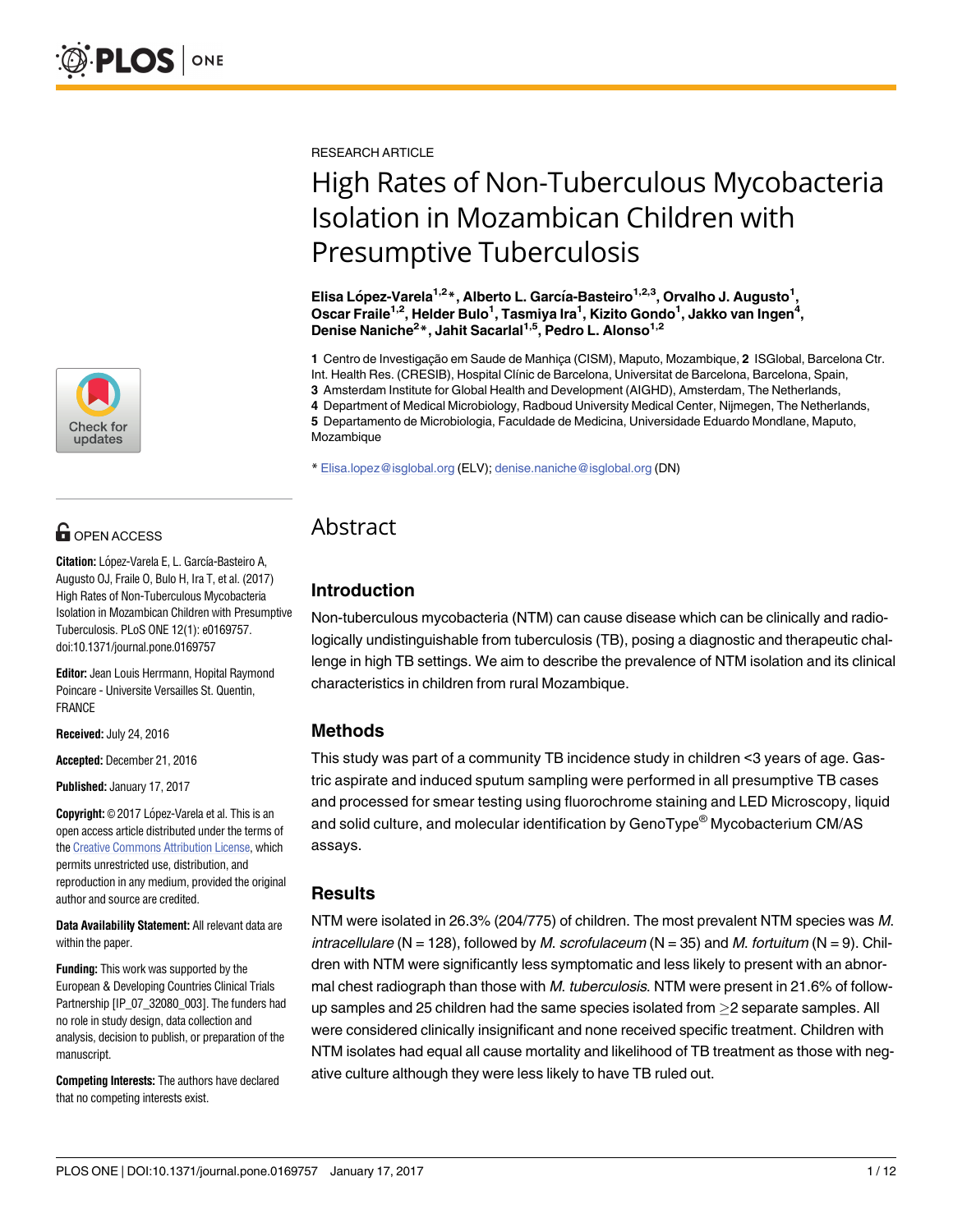## <span id="page-1-0"></span>**Conclusions**

NTM isolation is frequent in presumptive TB cases but was not clinically significant in this patient cohort. However, it can contribute to TB misdiagnosis. Further studies are needed to understand the epidemiology and the clinical significance of NTM in children.

## **Introduction**

Non-tuberculous mycobacteria (NTM) are a large family of acid-fast bacteria, widespread in the environment and common in soil and water  $[1]$ . In children, the most frequent NTM disease is cervicofacial lymphadenitis, followed by skin and soft tissue infections. It can occasionally produce lung disease and disseminated infection, although the latter are extremely rare in the absence of genetic disorders (cystic fibrosis and mendelian susceptibility to mycobacterial disease) or acquired immunodeficiency [[2–4](#page-9-0)].

Childhood TB is a frequent cause of lung disease in high TB endemic countries[\[5](#page-9-0)]. However, underdetection is common [[6\]](#page-9-0), partially due to the inherent difficulties in obtaining respiratory samples in children, coupled to the paucibacillary nature of TB in this age group [\[5](#page-9-0)]. An additional layer of complexity is posed by the fact that NTM lung disease and tuberculosis (TB) have overlapping clinical and radiological manifestations. This poses a diagnostic and therapeutic challenge in high TB settings where sophisticated laboratory services are unavailable[[7](#page-9-0)]. Moreover, it has been suggested that NTM may have an effect on the response to BCG vaccination and a better understanding of this association is needed in the context of novel tuberculosis vaccine assessment[[8](#page-9-0)].

The epidemiology of NTM varies by world region, however there are few studies reporting NTM isolation in the pediatric population, especially in low resource TB endemic settings $[9-11]$ . Little data is available on the epidemiology and clinical burden of this neglected cousin of TB. The objective of this study is to determine the prevalence and describe the clinical characteristics associated with NTM isolation in young children in a rural area of Southern Mozambique.

# **Materials and Methods**

#### Study setting

This study was conducted at the Manhica Health Research Center (CISM), located in Southern Mozambique, a semi-rural area with a high burden of HIV and TB[[12](#page-9-0)]. The region is a farming area where 38% of the households have formal housing and 55% are supplied with piped water [[13](#page-10-0)]. The Bacille Calmette-Guerin (BCG) vaccination coverage is above 95% [\[14\]](#page-10-0).

#### Study design

This study was part of a larger prospective descriptive study assessing the minimum community incidence of TB among young children (*<*3 years of age) over a 1-year period (Octo-ber 2011–2012)[[15\]](#page-10-0). TB cases were classified according to the NIH classification [[16\]](#page-10-0). This study showed that the incidence rate of TB among children aged less than 3 years was 470/100,000person-years, with a low estimated case detection rate of 40.8% (95% CI 36.6–  $45.1\%$  [[6,](#page-9-0)[15\]](#page-10-0).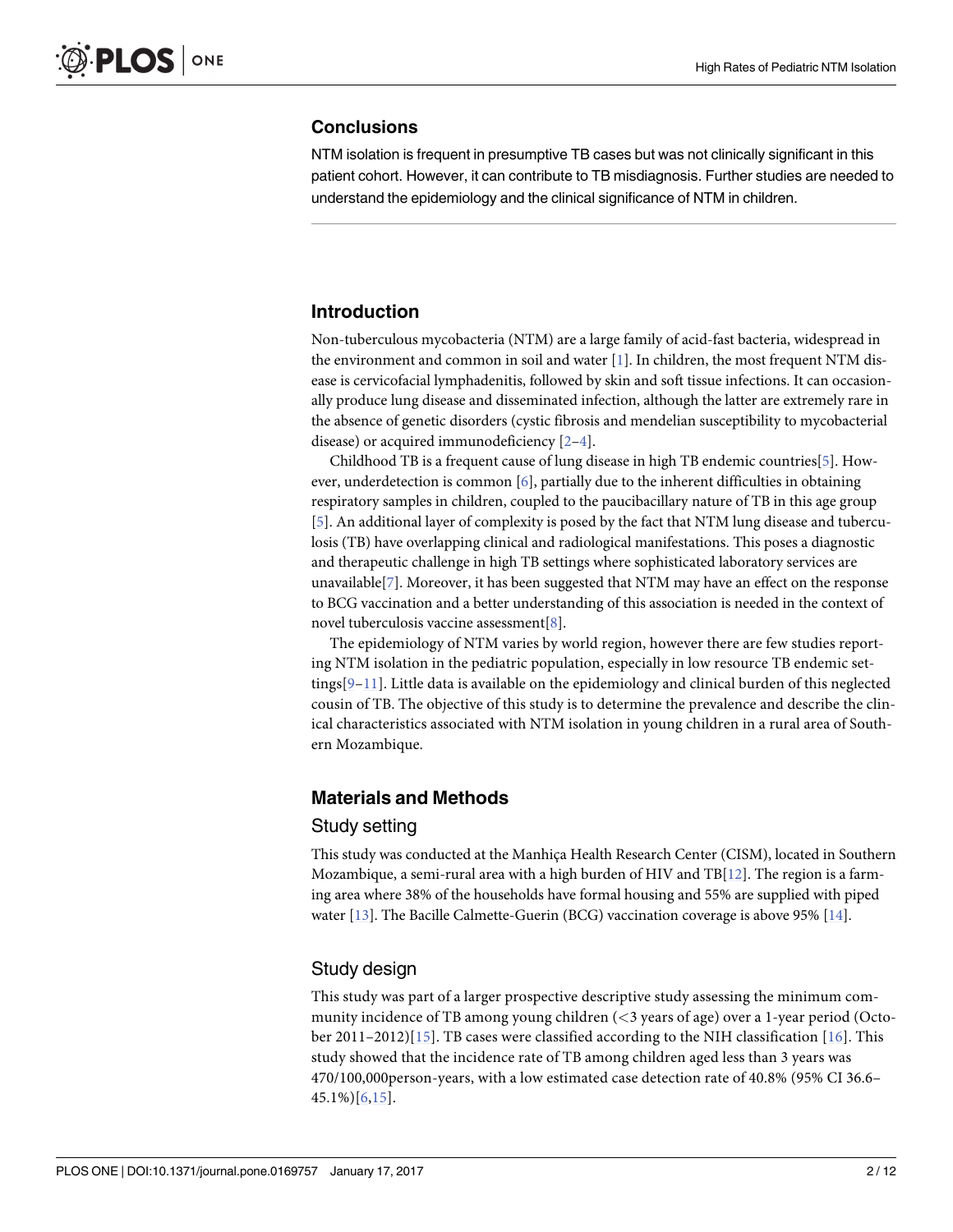#### <span id="page-2-0"></span>Clinical procedures

Children with symptoms suspicious of TB and those in close contact with a sputum smearpositive TB case were recruited through active and passive case detection system and evaluated through physical examination, HIV rapid antibody test (Determine<sup>®</sup>, Abbott Laboratories), tuberculin skin test (TST) and a chest radiograph (CXR). For symptomatic cases, upon admission to the study, one induced sputum with nasopharyngeal suction (IS) and one gastric aspirate (GA) same-day ambulatory samples were collected following standard operating procedures from each participant and evaluated by smear microscopy and culture. All participants included had at least one follow up visit arranged within six months of recruitment regardless of initial disease classification in order to assess symptom resolution with or without TB treatment. Those who remained symptomatic were re-assessed, by repeated CXR and collection of new samples. Full details on the study procedures are described elsewhere[[15,17\]](#page-10-0). Clinical management of newly diagnosed TB cases was performed by the National Tuberculosis Program (NTP) according to established national guidelines.

#### Laboratory procedures

Sterile single use consumables were used for each clinical procedure and no prior oral cavity decontamination took place. GA was performed placing appropriate-sized nasogastric tube in the stomach of a child with a minimum of 4h fasting. If less than 3ml were retrieved, the stomach was washed with 10 ml of normal saline pushed via NG tube. The sample was neutralized with 2ml bicarbonate on the spot. In children *>*3 months of age, an additional sample was obtained through sputum induction, which implied administration of 100μg of salbutamol by holding chamber followed by nebulizing 5-7ml of 3% hypertonic saline. A suction catheter was inserted through the nostril into the oropharynx and secretions were aspirated mechanically Samples were transported within 4 hours of collection and processed in the TB laboratory at CISM. The laboratory is subject to an External Quality Assurance program provided by the National Health Laboratory Service in South Africa and is certified by the International Organization for Standardization (ISO 90001:2008 for Quality Management).

Briefly, samples were subject to digestion, decontamination and concentration with NALC/ NaOH for 15 minutes, followed by centrifugation (3000g/15min), and resuspension in 2ml of phosphate buffered saline (PBS). Sediments were inoculated into liquid (MGIT) and solid culture media (Lowenstein Jensen; Beckton Dickison (BD) and incubated for 45 and 60 days respectively. Smears were stained with auramine O.

Specifically, the gastric lavage specimens were processed prior to the digestion-decontamination through the addition of 50mg of NALC, centrifugation at 3000 g for 15 minutes and resuspension of the sediment in 2ml of sterile PBS.

Positive cultures were confirmed using ZN staining and immunochromatographic assay, BD MGIT TBc Identification Test (TBc ID, Becton Dickinson, Sparks, MD) as well as Xpert MTB/RIF (Cepheid, Sunnyvale, CA) and identified using HAIN GenoType<sup> $\mathfrak{B}$ </sup> Mycobacterium CM/AS line probe assays.

#### Ethical approval

The study protocol was approved by the Mozambican National Bioethics Committee and the Hospital Clinic of Barcelona Ethics Review Committee. Written informed consent was obtained from the caretakers of all study participants.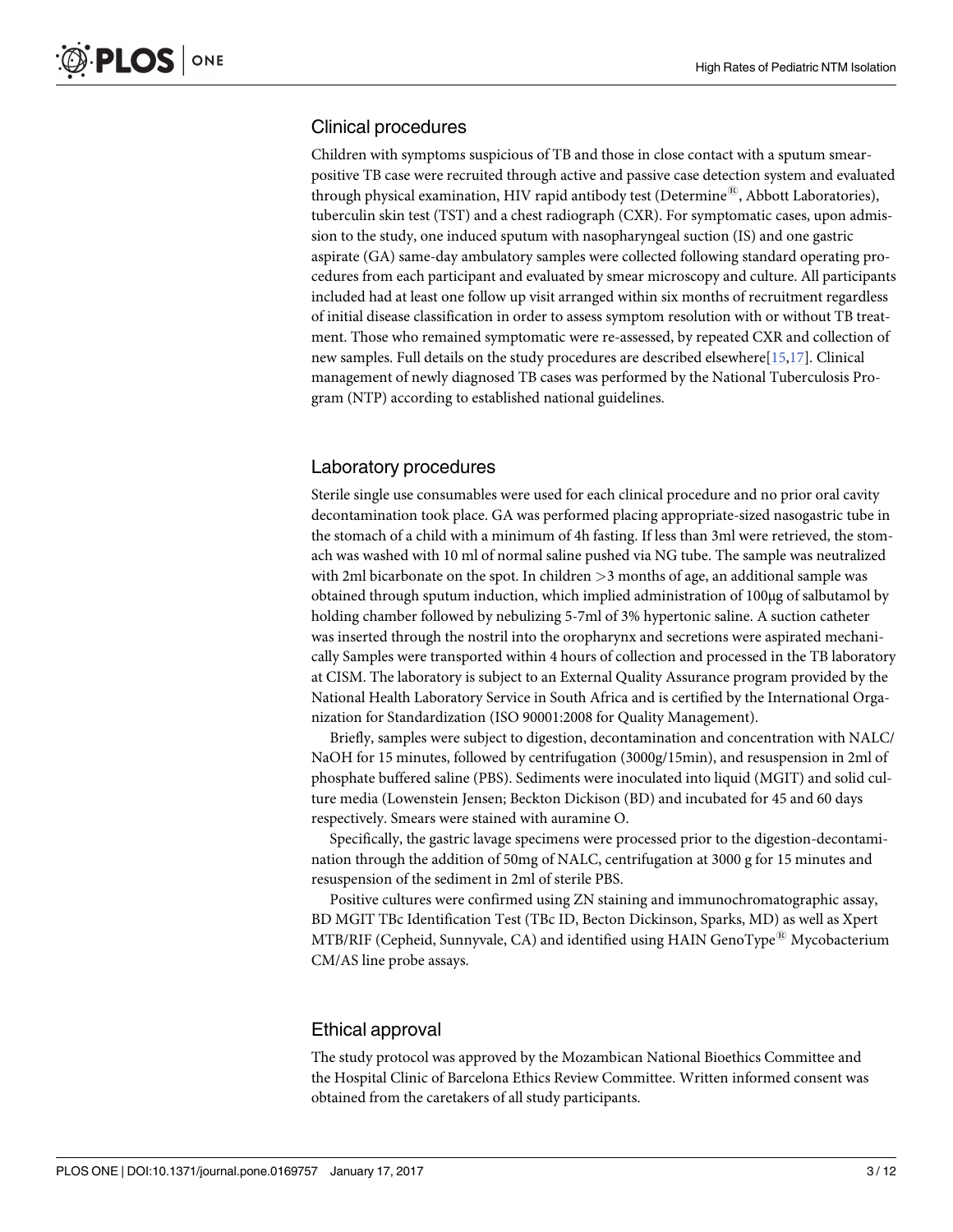#### Data analysis and statistical considerations

Clinical data was double entered in an electronic data capture system (OpenClinica™ [www.](http://www.openclinica.org) [openclinica.org\)](http://www.openclinica.org) and checked for discrepancies. Statistical software for analysis was Stata 13.0 (StataCorp. 2013. Stata: Release 13. Statistical Software. College Station, TX: StataCorp LP).

The prevalence of NTM was calculated as the proportion of NTM positive cultures at initial admission visit over those who underwent bacteriological investigation. Two children had TB isolated at a follow-up visit  $(N = 2)$  and were excluded from the follow-up analysis.

## **Results**

#### Culture results

A total of 789 presumptive TB cases were admitted for investigation in the study. Of them, 775 children had at least one mycobacterial culture result available at the initial visit: 11 had a positive culture for MTB (1.4%) and 204 had an NTM isolate (26.2%) (Table 1). The prevalence of NTM isolate findings was 16.0% (118/738) for gastric aspirate and 15.3% (111/726) for induced sputum. The diagnostic yield of liquid culture alone was 15.7% (109/695) for GA and 14.8% (103/698) for IS compared to 3.9% (25/641) for GA and 3.8% (25/662) for IS in solid media alone. The overall rate of sample contamination was larger among GA vs. IS (3.8% vs. 1.8%) and solid vs. liquid culture (13.5% vs. 7.5). Among all presumptive TB cases, seven had a positive smear (3 had an NTM isolated, one did not have culture results available and the remaining three had negative cultures). Gastric aspiration was able to identify a larger number of *M*. *tuberculosis* (MTB) isolates than IS (7 vs. 4). All MTB cases were positive on liquid culture and only 4 of them were also positive on solid media.

Mycobacterial culture yielded 187 identifiable NTM isolates comprising 8 different species and 35 unidentifiable NTM. The most prevalent NTM was *M*. *intracellulare* (N = 128),

|                           | Gastric Aspirate (N, %) |        |     | Induced Sputum (N, %) |
|---------------------------|-------------------------|--------|-----|-----------------------|
| Performed                 | 773                     |        | 750 |                       |
| Smear positive            | 3                       | 0,39%  | 6   | 0,80%                 |
| Culture results available | 767                     | 99,22% | 739 | 98,53%                |
| <b>Liquid culture</b>     |                         |        |     |                       |
| Contaminated              | 72                      | 9,39%  | 41  | 5,55%                 |
| Negative                  | 579                     | 75,49% | 591 | 79,97%                |
| <b>NTM</b>                | 109                     | 15,71% | 103 | 14,76%                |
| <b>MTB</b>                | 7                       | 1,01%  | 4   | 0,57%                 |
| Solid culture             |                         |        |     |                       |
| Contaminated              | 126                     | 16,43% | 77  | 10,42%                |
| Negative                  | 615                     | 80,18% | 634 | 85,79%                |
| <b>NTM</b>                | 25                      | 3,90%  | 25  | 3,78%                 |
| <b>MTB</b>                |                         | 0,16%  | 3   | 0,45%                 |
| Liquid plus solid culture |                         |        |     |                       |
| Contaminated              | 29                      | 3,78%  | 13  | 1,76%                 |
| Negative                  | 613                     | 79,92% | 611 | 82,68%                |
| <b>NTM</b>                | 118                     | 15,99% | 111 | 15,29%                |
| <b>MTB</b>                | 7                       | 0,95%  | 4   | 0,55%                 |

**Table 1. Mycobacterial culture results per sample available at admission.**

Abbreviations: NTM: Nontuberculous mycobacteria; MTB: M. tuberculosis. Footnote: % of NTM and MTB among uncontaminated samples

doi:10.1371/journal.pone.0169757.t001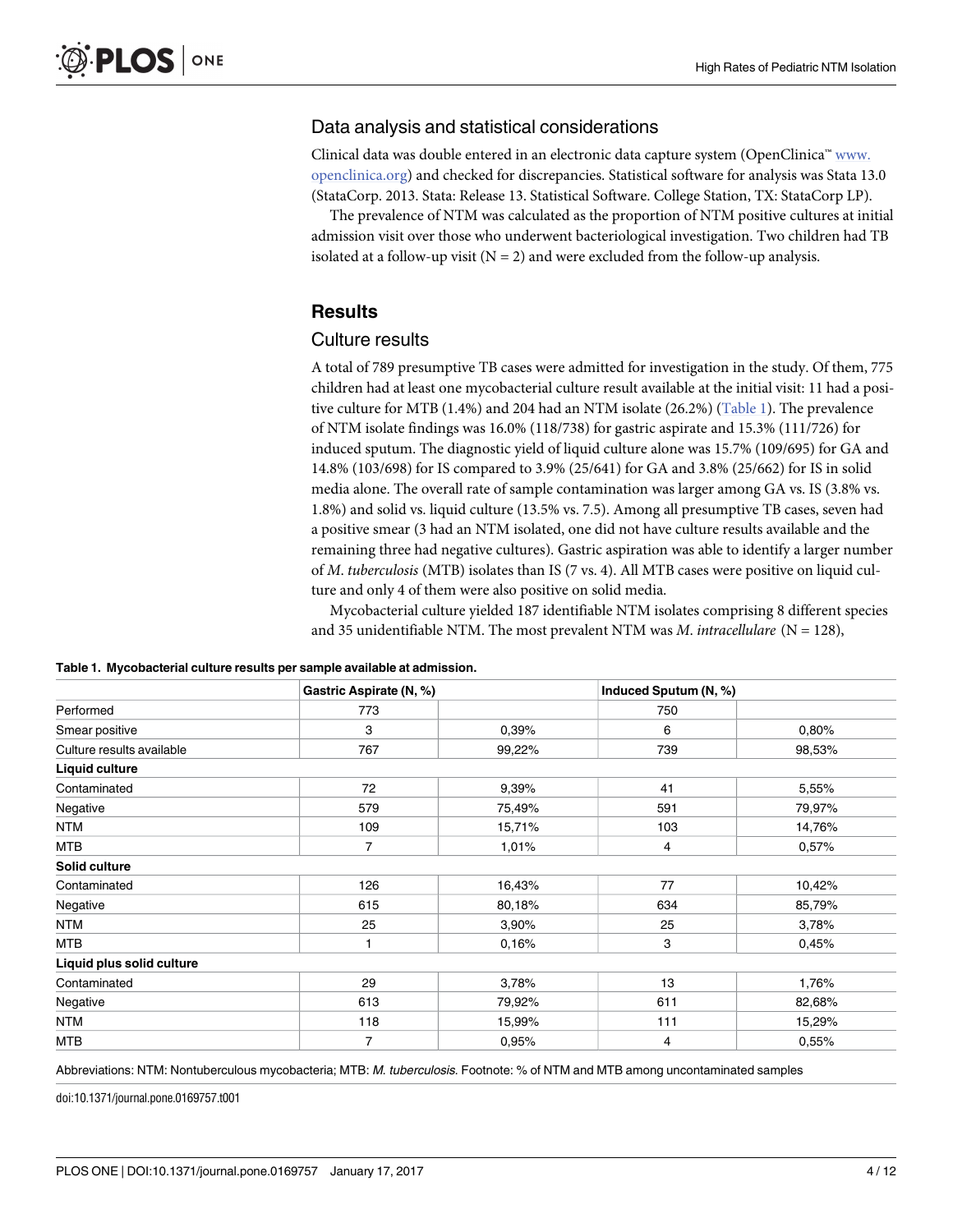| <b>SAMPLES</b>     |                                        |         |                               |         | <b>PATIENTS (Gastric aspirate plus</b><br>induced sputum) |             |        |  |
|--------------------|----------------------------------------|---------|-------------------------------|---------|-----------------------------------------------------------|-------------|--------|--|
| <b>NTM</b> species | <b>Gastric aspirate</b><br>$(N = 118)$ |         | Induced sputum<br>$(N = 111)$ |         | Single isolate                                            | Coinfection |        |  |
|                    |                                        | N, %    | $N\%$                         |         | (N)                                                       |             | (N, %) |  |
| M. intracellulare  | 67                                     | 56,8%   | 70                            | 63,1%   | 114                                                       | 14          | 10.9%  |  |
| M. scrofulaceum    | 17                                     | 14,4%   | 18                            | 16,2%   | 27                                                        | 8           | 22,9%  |  |
| Mycobacterium Sp.  | 20                                     | 16,9%   | 12                            | 10.8%   | 28                                                        | 4           | 12.5%  |  |
| M. fortuitum       | 6                                      | 5.1%    | 3                             | 2,7%    | 8                                                         | 1           | 11,1%  |  |
| M. malmoense       | 2                                      | 1.7%    | 3                             | 2,7%    | 2                                                         | 3           | 60.0%  |  |
| M. interjectum     | 5                                      | 4,2%    | 0                             | $0.0\%$ | $\overline{2}$                                            | 3           | 60,0%  |  |
| M. gordonae        |                                        | 0.8%    |                               | 0.9%    | 2                                                         | 0           | 0.0%   |  |
| M. chelonae        | $\Omega$                               | $0.0\%$ | 3                             | 2,7%    | 1                                                         | 2           | 66.7%  |  |
| M. abscessus       | 0                                      | $0.0\%$ |                               | 0.9%    |                                                           | 0           | 0.0%   |  |

<span id="page-4-0"></span>

|  |  |  |  |  | Table 2. Frequency of different specimens according to sample type. |
|--|--|--|--|--|---------------------------------------------------------------------|
|--|--|--|--|--|---------------------------------------------------------------------|

doi:10.1371/journal.pone.0169757.t002

followed by *M*. *scrofulaceum* (N = 35) and *M*. *fortuitum* (N = 9) (Table 2). NTM were isolated both in GA and IS in 25 children, 9 of them had the same NTM species (all of them were *M*. *intracellulare*). Two or more NTM species were isolated in 18 children; two cases had both isolates identified in the same sample.

#### Clinical characteristics associated with NTM isolation

Among those with NTM isolates, 42.2% were female and 52.5% were between 12 and 23 months of age ([Table](#page-5-0) 3). The prevalence of NTM isolates slightly increased with age (from 22% in the first year to 27% in the third year of life) and a BCG scar was present in 84.3% of the cases. The most frequent clinical feature at enrolment was malnutrition (89.7%) followed by prolonged cough (18.1%). At physical examination, two children had lymphadenopathy (one was cervical and one was a fistulized inguinal node) and 4 had an abnormal lung examination. Fifteen percent had a positive TST and 11.8% were HIV positive. At admission, 35 children had abnormal CXR (17.6%).

Compared to children with NTM isolates, those with MTB were sicker: they had more number of outpatient department visits in the previous year (OR 5.97, 95% CI 1.64–21.69,  $p = 0.01$ ), presented more symptoms (OR 4.92, 95% CI 1.39–17.37 p = 0.006), and were more likely to present with an abnormal CXR (OR 16.4, 95% CI 3.00–89.60 p*<*0.001). There were no differences in TST or HIV positivity.

There was no significant difference between the prevalence of the NTM at admission in HIV-infected and uninfected TB presumptive cases (25 vs. 30%, respectively).

#### Follow-up data and outcomes

Twenty-five children were identified as having the same NTM species isolated from at least two separate IS or GA samples (all except for two were *M*. *intracellulare*). Three fulfilled the microbiological criteria for diagnosing NTM lung disease[[18](#page-10-0)] and had pulmonary symptoms plus abnormal CXR. However, these isolates were considered clinically insignificant. None of the children were treated for NTM disease, one received TB treatment and there were no deaths registered two years post admission.

We did not find any difference regarding mortality or likelihood of TB treatment initiation in those cases who had an NTM isolated compared to those with a negative culture, supporting the clinical insignificance of NTM isolates [\(Table](#page-6-0) 4). However, children with NTM were more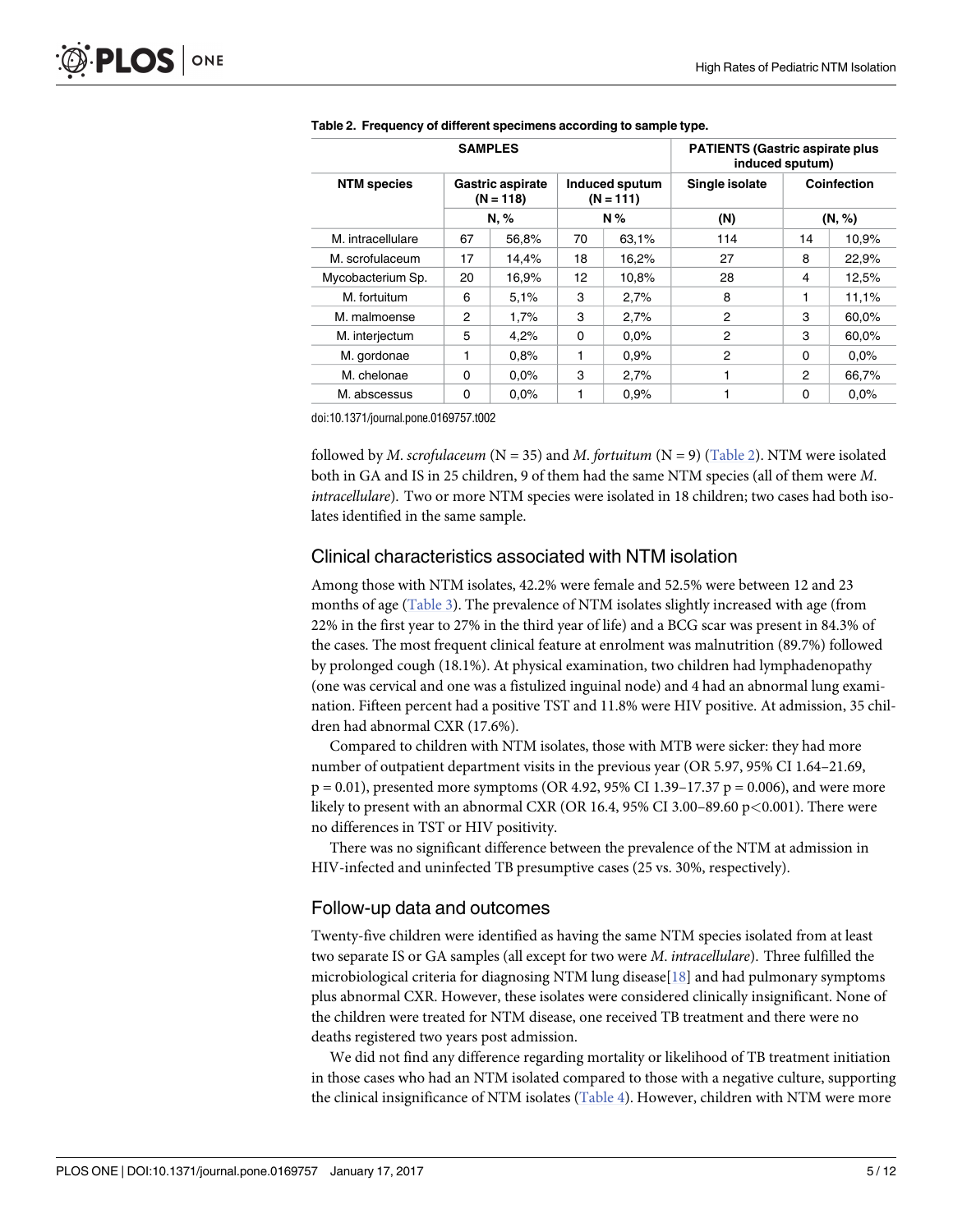<span id="page-5-0"></span>

|                                                   | <b>NTM (N, %)</b> |        | MTB (N, %) |                  | Univariate          |         |  |
|---------------------------------------------------|-------------------|--------|------------|------------------|---------------------|---------|--|
|                                                   | 204               |        | 11         |                  | OR (95% CI)         | р       |  |
| Sex                                               |                   |        |            |                  |                     |         |  |
| male                                              | 118               | 57,84% | 5          | 45,45%           |                     |         |  |
| female                                            | 86                | 42,16% | 6          | 54,55%           | $0.53(0.48 - 5.59)$ | $0.42*$ |  |
| Age in months (Median [IQR])                      | 20.7 (14.9-26.2)  |        |            | 21.4 (14.5-33.6) |                     |         |  |
| Age category, N (%)                               |                   |        |            |                  |                     |         |  |
| < 1                                               | 32                | 15,69% | 2          | 18,2%            | $\mathbf{1}$        |         |  |
| $1 - 2$                                           | 107               | 52,45% | 5          | 45,5%            | $0.75(0.14 - 4.06)$ |         |  |
| $2 - +$                                           | 65                | 31,86% | 4          | 36,4%            | $0.98(0.17 - 5.71)$ | $0.84*$ |  |
| <b>BCG Scar</b>                                   |                   |        |            |                  |                     |         |  |
| Absent                                            | 31                | 15,20% | 4          | 36,4%            | 1                   |         |  |
| Present                                           | 172               | 84,31% | 7          | 63,6%            | $0.31(0.09 - 1.16)$ | 0.08    |  |
| TB contact (documented or reported)               |                   |        |            |                  |                     |         |  |
| No                                                | 188               | 92,16% | 10         | 90,9%            | 1                   |         |  |
| Yes                                               | 16                | 7,84%  | 1          | 9,1%             | $1.17(0.14 - 9.82)$ | 0.61    |  |
| Number of consultations in previous year          |                   |        |            |                  |                     |         |  |
| Median (IQR)                                      |                   |        |            |                  |                     |         |  |
| < 10                                              | 179               | 87,75% | 6          | 54,5%            | $\mathbf{1}$        |         |  |
| $10 - +$                                          | 25                | 12,25% | 5          | 45,5%            | 5.97 (1.64-21.69)   | 0.01    |  |
| <b>Symptoms at enrollment</b>                     |                   |        |            |                  |                     |         |  |
| Cough ≥2 weeks                                    |                   |        |            |                  |                     |         |  |
| no                                                | 167               | 81,86% | 5          | 45,5%            | $\mathbf{1}$        |         |  |
| Yes                                               | 37                | 18,14% | 6          | 54,5%            | 5.41 (1.52-19.24)   | 0.01    |  |
| Fever>2 weeks                                     |                   |        |            |                  |                     |         |  |
| no                                                | 197               | 96,57% | 7          | 63,6%            | 1                   |         |  |
| yes                                               | $\overline{7}$    | 3,43%  | 4          | 36,4%            | 16.08 (3.48-74.27)  | < 0.001 |  |
| <b>Chronic or Acute Malnutrition malnutrition</b> |                   |        |            |                  |                     |         |  |
| no                                                | 21                | 10,29% | 5          | 45,5%            | 1                   |         |  |
| yes                                               | 183               | 89,71% | 6          | 54,5%            | $0.14(0.04 - 0.51)$ | < 0.001 |  |
| Wheeze                                            |                   |        |            |                  |                     |         |  |
| no                                                | 201               | 98,53% | 10         | 90,9%            | $\mathbf{1}$        |         |  |
| yes                                               | 3                 | 1,47%  | 1          | 9,1%             | $6.7(0.62 - 72.00)$ | 0.07    |  |
| Adenopathy                                        |                   |        |            |                  |                     |         |  |
| no                                                | 202               | 99,02% | 10         | 90,9%            | 1                   |         |  |
| yes                                               | 2                 | 0,98%  | 1          | 9,1%             | 10 (0.81-125.30)    | 0.03    |  |
| Number of positive criteria                       |                   |        |            |                  |                     |         |  |
| One                                               | 164               | 80,39% | 5          | 45,5%            | 1                   |         |  |
| More than one                                     | 40                | 19,61% | 6          | 54,5%            | 4.92 (1.39-17.37)   | 0.006   |  |
| <b>Hospitalized during TB presumption</b>         |                   |        |            |                  |                     |         |  |
| no                                                | 193               | 94,61% | 8          | 72,7%            | 1                   |         |  |
| yes                                               | 11                | 5,39%  | 3          | 27,3%            | 6.58 (1.48-29.23)   | 0.004   |  |
| <b>Physical Exam</b>                              |                   |        |            |                  |                     |         |  |
| Abnormal lung exam                                |                   |        |            |                  |                     |         |  |
| no                                                | 200               | 98,04% | 8          | 72,7%            | $\mathbf{1}$        |         |  |
| yes                                               | 4                 | 1,96%  | 3          | 27,3%            | 18.7 (3.26-107.65)  | < 0.001 |  |
| Fever                                             |                   |        |            |                  |                     |         |  |
| no                                                | 201               | 99,50% | 9          | 90,0%            | 1                   |         |  |
|                                                   |                   |        |            |                  |                     |         |  |

#### [Table](#page-4-0) 3. Baseline characteristics of presumptive TB cases with at least one sample at admission according to mycobacterial culture results.

(Continued)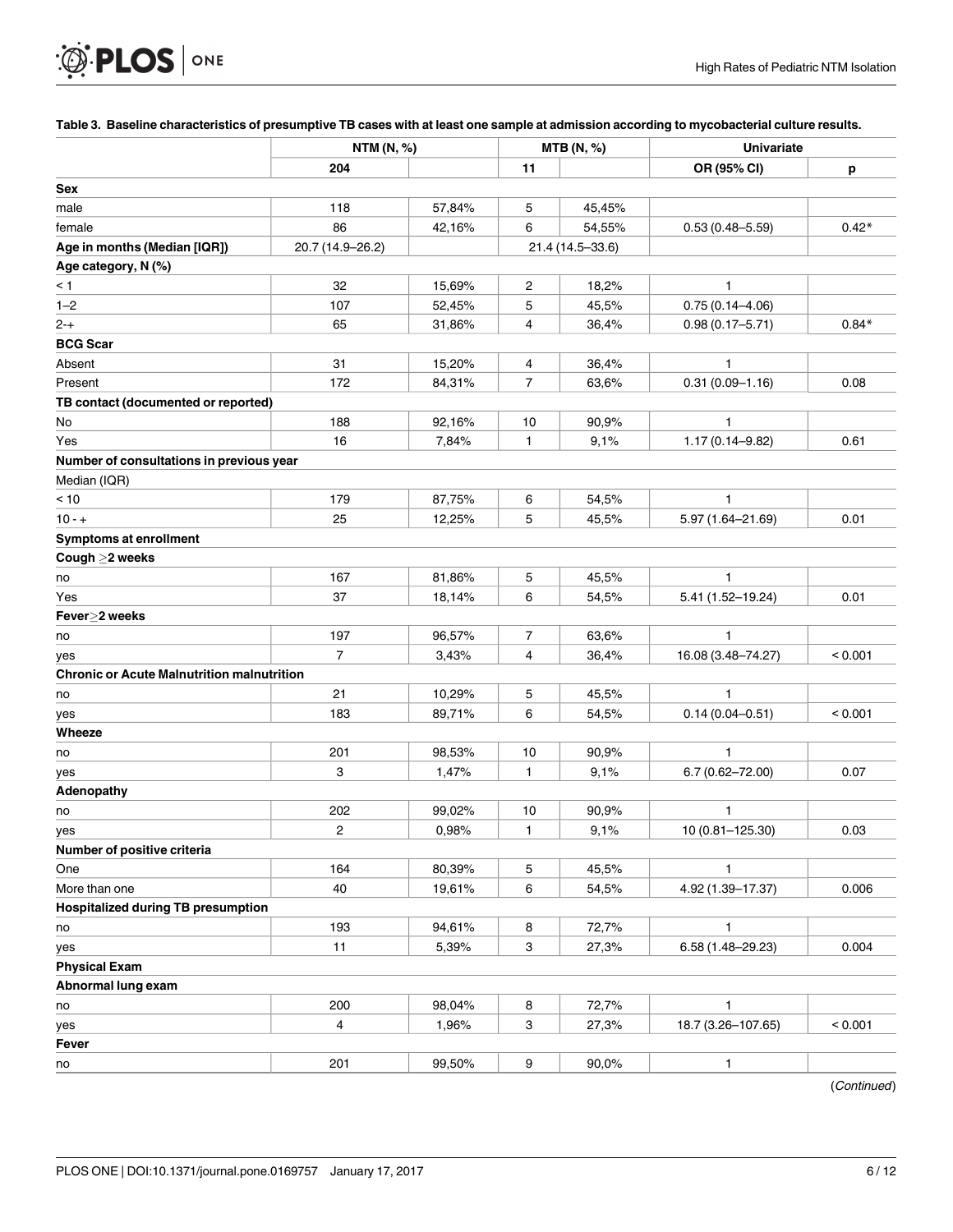#### <span id="page-6-0"></span>**Table 3.** (Continued)

|                                       | NTM $(N, %)$   |        | MTB(N, %) |        | <b>Univariate</b>   |         |
|---------------------------------------|----------------|--------|-----------|--------|---------------------|---------|
|                                       | 204            |        | 11        |        | OR (95% CI)         | p       |
| yes                                   |                | 0,50%  |           | 10,0%  | 22.33 (1.20-414.94) | 0.002   |
| Lymphadenoapthy                       |                |        |           |        |                     |         |
| no                                    | 202            | 99,02% | 10        | 90,9%  |                     |         |
| yes                                   | $\overline{2}$ | 0,98%  |           | 9,1%   | 10.1 (0.81-125.30)  | 0.03    |
| <b>Tuberculin skin test</b>           |                |        |           |        |                     |         |
| Negative                              | 173            | 85,22% | 10        | 90,9%  |                     |         |
| Positive                              | 30             | 14,78% |           | 9,1%   | $0.58(0.07 - 4.70)$ | 0.6     |
| <b>HIV Reported</b>                   |                |        |           |        |                     |         |
| Not positive                          | 180            | 88,24% | 9         | 81,8%  |                     |         |
| Positive                              | 24             | 11,76% | 2         | 18,2%  | $1.66(0.34 - 8.21)$ | 0.53    |
| Radiological changes suggestive of TB |                |        |           |        |                     |         |
| No                                    | 164            | 82,41% | 2         | 22,22% |                     |         |
| Yes                                   | 35             | 17,59% | 7         | 77,78% | 16.4 (3.00-89.60)   | < 0.001 |

Abbreviations: NTM: Nontuberculous mycobacteria; MTB: M. tuberculosis; OR: odds ratio; IQR: Interquartile range; TB: Tuberculosis.  $* = p$  values calculated using the Fisher's exact test.

doi:10.1371/journal.pone.0169757.t003

likely to be classified as probable or possible TB, more likely to initiate isoniazid preventive therapy (IPT), and time to treatment initiation was shorter.

Most patients (88.4%), regardless of the initial culture result (204 NTM, 11 MTB, 567 negative), had at least one follow-up visit. Among them, 14.8% had follow-up samples collected with an overall prevalence of NTM of 21.6%. This number was the same for those children with an NTM compared to a negative sample at admission (22.2 vs. 21.6 respectively).

#### **[Table](#page-4-0) 4. Outcomes and follow-up information according to culture result at admission.**

| <b>Outcomes</b>                                     | NTM $(N, %)$ |        | MTB(N, %)     |       | Negative (N, %) |        |
|-----------------------------------------------------|--------------|--------|---------------|-------|-----------------|--------|
|                                                     | 204          |        | 11            |       | 567             |        |
| TB case type*                                       |              |        |               |       |                 |        |
| Confirmed                                           | 0            |        | 11            |       | 0               |        |
| Probable                                            | 7            | 3,43%  | 0             |       | 25              | 4,41%  |
| Possible                                            | 48           | 23,53% | 0             |       | 48              | 8,47%  |
| <b>MTB</b> infection                                | 24           | 11,76% | 0             |       | 21              | 3,70%  |
| Unlikely TB                                         | 125          | 61,27% | 0             |       | 473             | 83,42% |
| Isoniazide preventive treatment                     |              |        |               |       |                 |        |
| No                                                  | 181          | 88,73% | 11            | 100%  | 527             | 92,95% |
| Yes                                                 | 23           | 11,27% | 0             | 0%    | 40              | 7,05%  |
| <b>TB</b> treatment                                 |              |        |               |       |                 |        |
| No                                                  | 194          | 95,10% | 4             | 36,4% | 534             | 94,18% |
| Yes                                                 | 10           | 4,90%  | 7             | 63,6% | 33              | 5,82%  |
| Median time to treatment initiation (days), N (IQR) | $51(41-100)$ |        | $35(33 - 63)$ |       | 140 (48-233)    |        |
| Mortality at 24 months                              |              |        |               |       |                 |        |
| No                                                  | 190          | 93,14% | 8             | 72,7% | 529             | 93,30% |
| Yes                                                 | 14           | 6,86%  | 3             | 27,3% | 38              | 6,70%  |

Abbreviations: NTM: Nontuberculous mycobacteria; MTB: M. tuberculosis; TB: Tuberculosis; IQR: Interquartile range.

\* NIH TB case definition

doi:10.1371/journal.pone.0169757.t004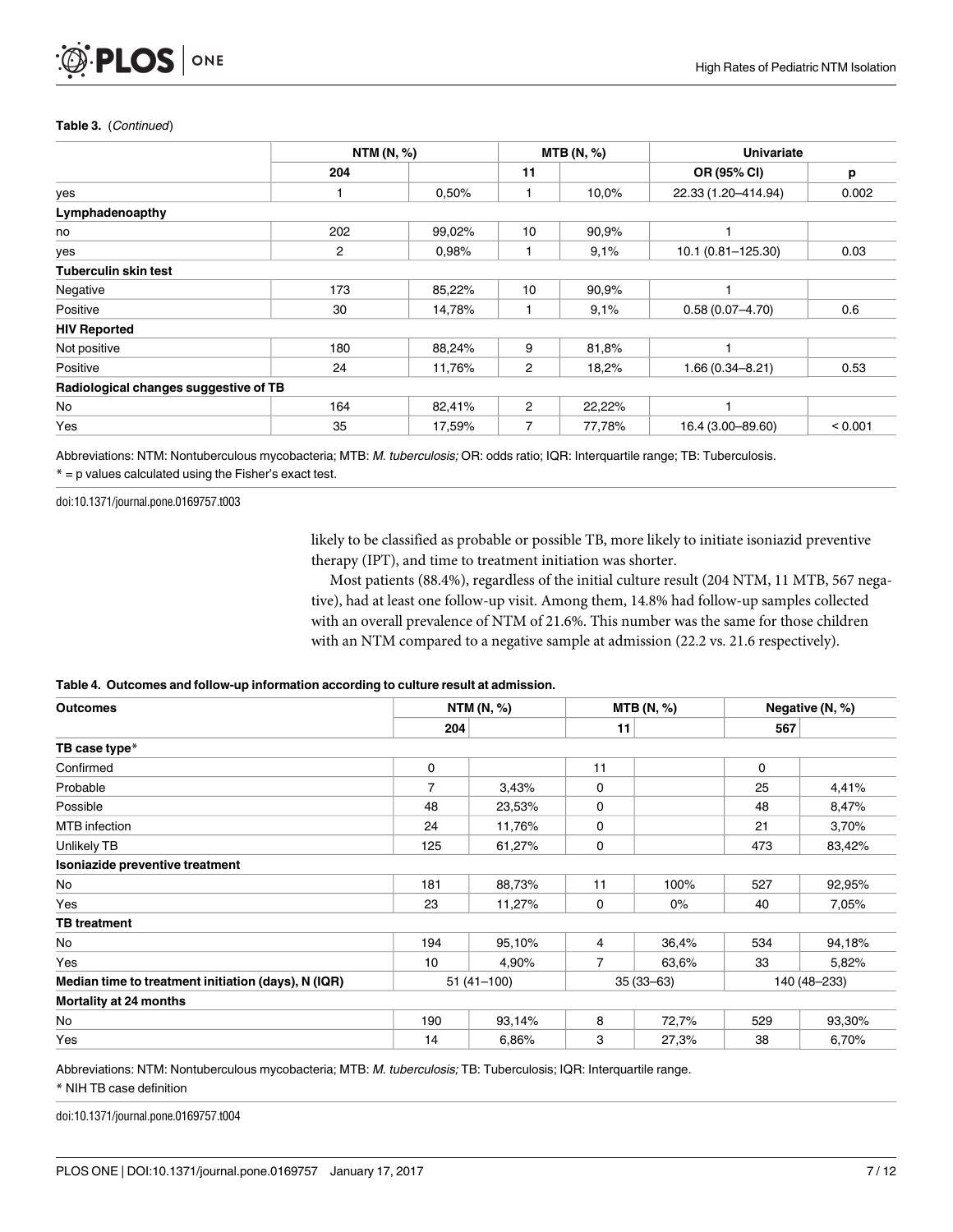## <span id="page-7-0"></span>**Discussion**

To our knowledge, this is the first study reporting the rate of NTM isolation in children in Mozambique and one of the few in Sub-Saharan Africa. Our findings suggest that NTM isolation in GA and IS samples of presumptive childhood TB cases is very frequent but may not be clinically significant in this patient cohort. Thus, in high TB endemic countries, NTM isolation complicates patient management as the underlying diagnosis is most often assumed to be TB.

Recent studies in TB endemic countries have reported high rates of NTM isolation in presumptive TB cases[\[10](#page-9-0)[,19–22](#page-10-0)]. Adult studies in Nigeria and Uganda have shown a significant increase in NTM isolation rate from 1–4% in older studies using solid media to 15% in more recent ones in which liquid media were used [\[23\]](#page-10-0). In our cohort the yield of NTM was significantly higher in liquid than solid culture in agreement with the results of a meta-analysis showing that liquid culture alone has a 66% sensitivity compared with 51% for solid media alone [\[24\]](#page-10-0). The single published paper reporting NTM isolates in Mozambique detected NTM isolates in the sputum of 3 out of 320 HIV infected adults [[25](#page-10-0)]. In children tested for tuberculosis, several reports have described frequent NTM isolates both in gastric aspirates and in sputum, ranging from 4 to 10%[[9,10](#page-9-0),[26,27\]](#page-10-0). Although some authors detected a higher yield of induced sputum versus gastric lavage $[10]$ , in our study the rate was similar for both types of samples.

Once isolated in a respiratory sample, it is often difficult to distinguish whether the NTM are causally related to the clinical disease, simply a reflection of recent environmental exposure, or a contaminant in biological specimen related to the sampling technique or laboratory equipment[[28](#page-10-0)]. Environmental exposure to NTM has been hypothesized to increase as children grow older [[9,10](#page-9-0)]; differences in prevalence among children of different age were also observed in the current study, but there was no clear increase with increasing age. In our study, the rate of isolation and the distribution of species did not vary substantially throughout the study period, which renders systematic NTM laboratory contamination unlikely. Although sterile water was used for the sampling procedures, systematic decontamination of the oral cavity was not performed and thus, we cannot rule out the possibility of contamination of the mouth/gastrointestinal tract immediately prior to the sampling process.

A symptomatic child with a positive culture yielding NTM does not indicate pulmonary disease per se [[1\]](#page-9-0) and does not necessarily require treatment [[10](#page-9-0)]. In this cohort, we believe that the isolated NTM were not clinically significant. Firstly, none of the children received NTM specific treatment and all 3 symptomatic cases that fulfilled the microbiological and radiological criteria for NTM lung disease were alive and well two years later. Secondly, we observed that the proportion of children with an NTM isolate at a follow-up visit was the same regardless of the initial culture result. Finally, and although we could not compare our results to a control group, the 2 year all-cause mortality did not increase as compared to those children with negative cultures. On the other hand, children with MTB isolates had a worse clinical and radiological presentation and higher two year all-cause mortality than those with NTM. These results are similar to those published by Hatherill et al, who reported that presumptive TB cases with NTM isolates were less likely to demonstrate radiological features compared to MTB. However, they did see an association between NTM and older age, constitutional symptoms and lower rates of positive TST[[10](#page-9-0)].

We did observe that isolating an NTM decreased the odds of ruling out TB according to NIH case definition as compared to children with negative culture at admission [\(Table](#page-6-0) 4). Besides, children with NTM isolates were more likely to initiate IPT and although there were no differences in the proportion of children initiating treatment, time to treatment initiation was much shorter if a NTM was found on admission. Without molecular methods, often unavailable in TB endemic countries, a positive sputum smear for NTM is likely to be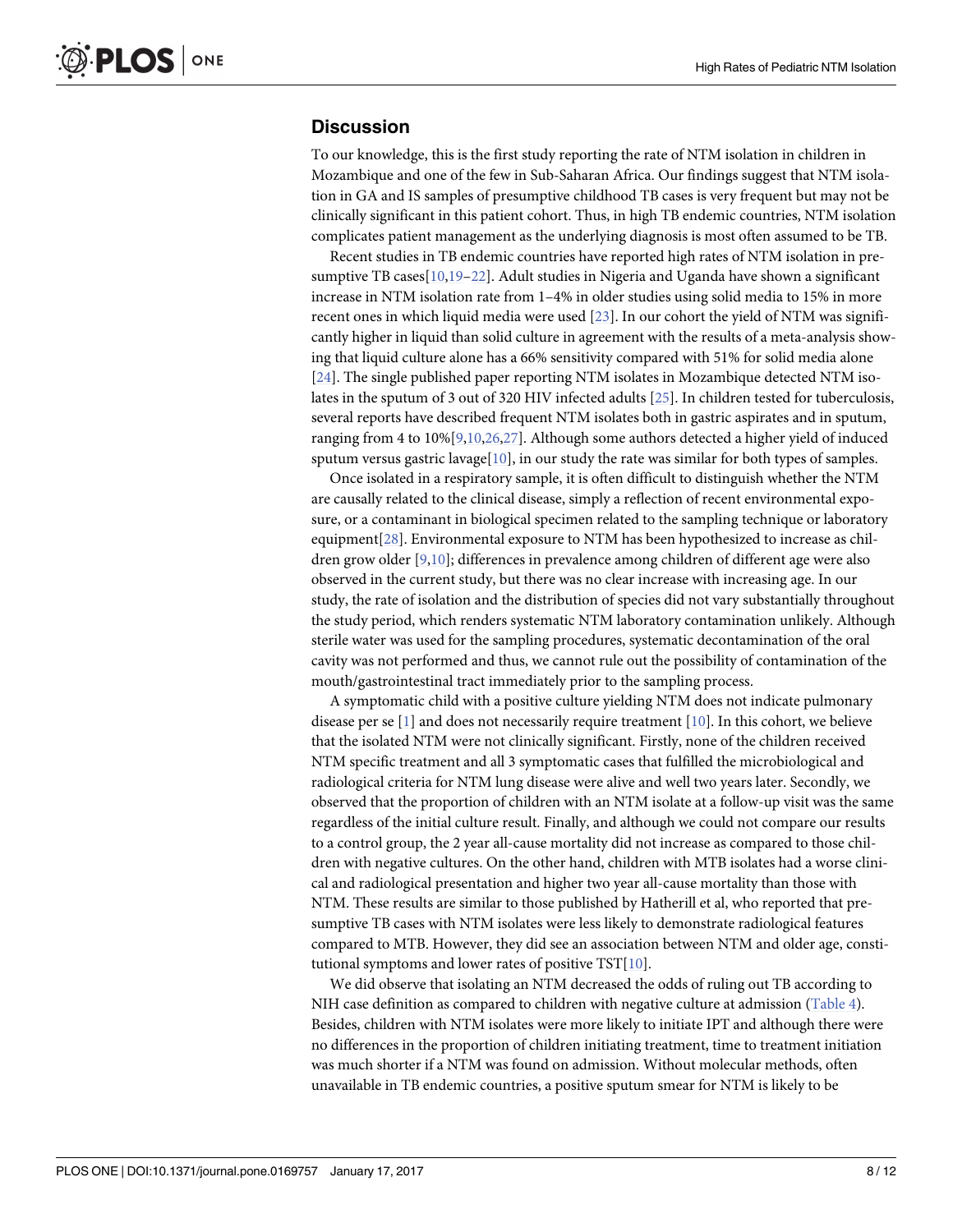<span id="page-8-0"></span>misinterpreted as tuberculosis. In this study, almost half of the positive smears were due to NTM. These findings highlight that NTM isolates can pose a clinically significant obstacle to the accurate diagnosis of childhood tuberculosis, potentially overdiagnosing the TB cases. This is particularly important when designing TB vaccine trials for two reasons: firstly, because NTM exposure may affect the efficacy of BCG vaccination [\[8](#page-9-0)[,29\]](#page-11-0); secondly, because the presence of NTM in respiratory samples can interfere with the NIH diagnosis of TB as shown in this study.

The distribution of NTM species in this study is similar to what has been reported in South Africa in a collaborative NTM-NET study[[30](#page-11-0)], where *M*. *intracellulare* was the most frequent isolate, followed by *M*. *scrofulaceum* and *gordonae*. Similar to the South African data in the NTM NET study, *M*. *malmoense*, which historically was considered to be restricted to Scandinavia and north-western Europe, was identified in our cohort.

Several challenges are presented when a clinician is managing a suspected case of childhood NTM pulmonary disease. Besides being clinically and radiologically indistinguishable from TB, current guidelines do not provide specific advice for diagnosis of NTM in children. The clinical significance is difficult to establish and often requires longer follow-up and obtainment of several confirmatory samples. In our setting, even if NTM disease was accurately diagnosed in children, treatment is challenging as the availability of rifampicin or ethambutol are limited outside the National TB Program, which only manages tuberculosis cases. Moreover, child friendly formulations are often unavailable and treatment is lengthy and with common side effects[\[18\]](#page-10-0).

This study had several limitations. Firstly, we do not have a control group to provide data on NTM isolation rates in healthy children nor can we assess the impact of not decontaminating the oral cavity prior to the procedure. Culture negative presumptive TB cases can be a heterogeneous group which can potentially include unidentified culture negative TB. Secondly, only pulmonary samples were obtained and thus, there is no information regarding possible NTM lymphadenitis. Thirdly, as stated before, laboratory contamination, although unlikely, cannot be ruled out completely.

In summary, NTM isolation is frequent in children evaluated for presumed TB in Mozambique and can contribute to overdiagnosing TB. Further studies are needed to understand the epidemiology of NTM in children, including the environmental exposure in other rural Sub-Saharan African settings and the relationship between NTM isolation and BCG efficacy. There is a need for pediatric TB guidelines to discuss the role of NTM isolates and better orient the clinician attending presumptive TB children from high burden TB and low resource countries.

#### **Acknowledgments**

The authors thank the participants and their families. The authors are grateful to the CISM Director, Dr Eusebio Macete, the National TB Program, health staff at the Manhica District Hospital and peripheral health centers for their contribution.

#### **Author Contributions**

**Conceptualization:** ELV OJA JS PLA. **Data curation:** ELV OJA. **Formal analysis:** OJA. **Funding acquisition:** PLA JS. **Investigation:** ELV OF HB TI KG.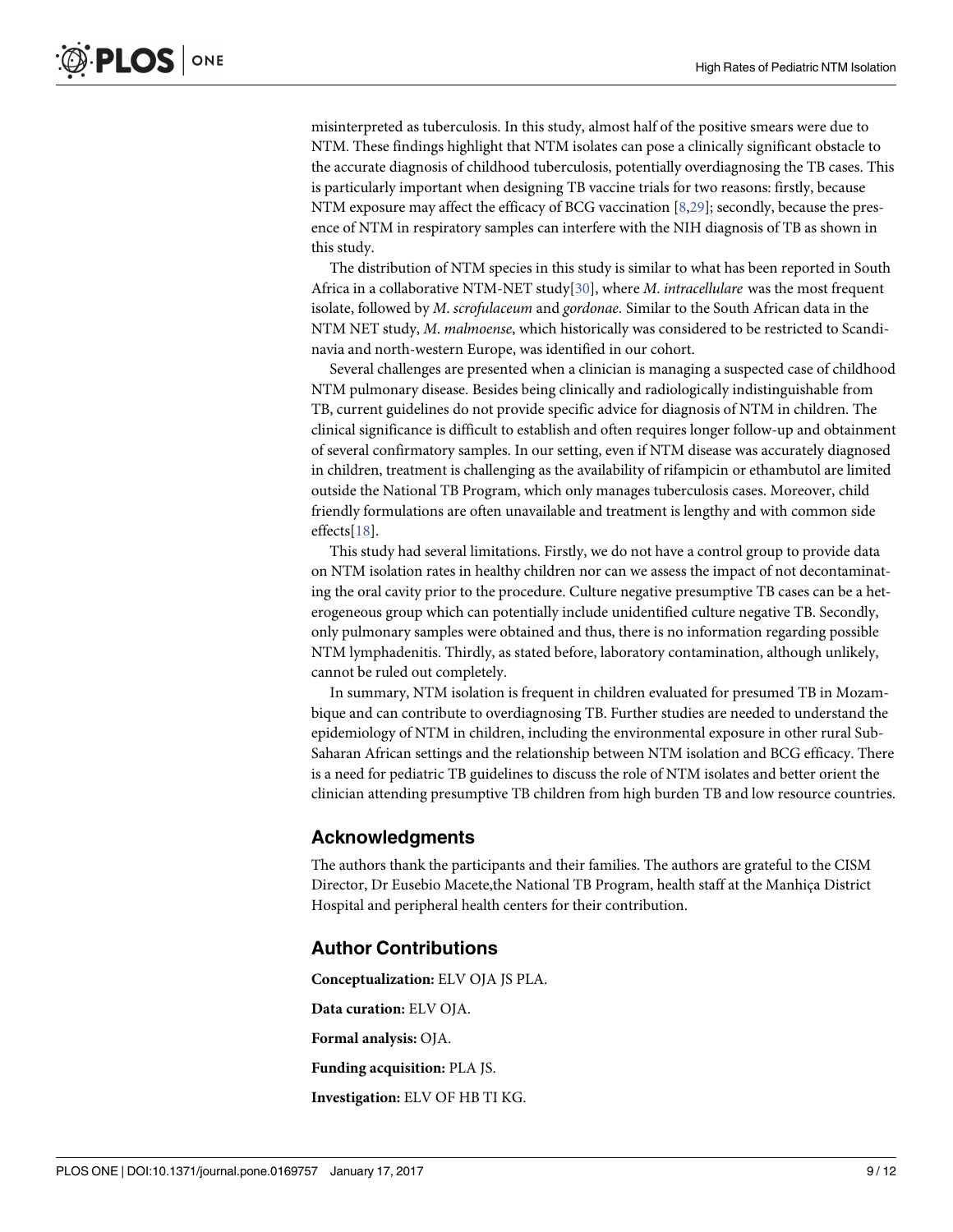<span id="page-9-0"></span>**Methodology:** ELV ALGB OJA.

**Project administration:** ELV KG.

**Software:** OJA.

**Supervision:** PLA DN.

**Validation:** OF HB TI.

**Visualization:** ELV ALGB DN JVI.

**Writing – original draft:** ELV ALGB OJA.

**Writing – review & editing:** ELV ALGB OJA JVI DN.

#### **References**

- **[1](#page-1-0).** López-varela E, García-basteiro AL, Santiago B, Wagner D, Ingen Van J, Kampmann B, et al. Nontuberculous mycobacteria in children: muddying the waters of tuberculosis diagnosis. Lancet Respir [Internet]. Elsevier Ltd; 2015; 3(3):244–56. Available from: <http://dx.doi.org/10.1016/S2213-2600>(15) 00062-4
- **[2](#page-1-0).** Blyth CC, Best EJ, Jones C a, Nourse C, Goldwater PN, Daley AJ, et al. Nontuberculous mycobacterial infection in children: a prospective national study. Pediatr Infect Dis J. 2009 Sep; 28(9):801–5. doi: [10.](http://dx.doi.org/10.1097/INF.0b013e31819f7b3f) [1097/INF.0b013e31819f7b3f](http://dx.doi.org/10.1097/INF.0b013e31819f7b3f) PMID: [19636280](http://www.ncbi.nlm.nih.gov/pubmed/19636280)
- **3.** Cruz AT, Ong LT, Starke JR. Mycobacterial infections in Texas children: a 5-year case series. Pediatr Infect Dis J [Internet]. 2010 Aug [cited 2014 Oct 27]; 29(8):772–4. Available from: [http://www.ncbi.nlm.](http://www.ncbi.nlm.nih.gov/pubmed/20661106) [nih.gov/pubmed/20661106](http://www.ncbi.nlm.nih.gov/pubmed/20661106)
- **[4](#page-1-0).** Pham-Huy A, Robinson JL, Tapie´ro B, Bernard C, Daniel S, Dobson S, et al. Current trends in nontuberculous mycobacteria infections in Canadian children: A pediatric investigators collaborative network on infections in Canada (PICNIC) study. Paediatr Child Health [Internet]. 2010 May [cited 2014 Oct 27]; 15 (5):276–82. Available from: [http://www.pubmedcentral.nih.gov/articlerender.fcgi?artid=2912635&tool=](http://www.pubmedcentral.nih.gov/articlerender.fcgi?artid=2912635&tool=pmcentrez&rendertype=abstract) [pmcentrez&rendertype=abstract](http://www.pubmedcentral.nih.gov/articlerender.fcgi?artid=2912635&tool=pmcentrez&rendertype=abstract)
- **[5](#page-1-0).** Perez-Velez CM, Marais BJ. Tuberculosis in children. N Engl J Med [Internet]. 2012 Jul 26 [cited 2013 Mar 3]; 367(4):348–61. Available from: <http://www.ncbi.nlm.nih.gov/pubmed/22830465>
- **[6](#page-1-0).** López-Varela E, Augusto OJ, Guerra L, Respeito D, Sacoor C, Sacarlal J, et al. Low paediatric tuberculosis case detection rate in Southern Mozambique. Eur Respir J [Internet]. 2015 Dec 23 [cited 2016 Jan 14];ERJ– 01454–2015. Available from: <http://www.ncbi.nlm.nih.gov/pubmed/26699721>
- **[7](#page-1-0).** Gopinath K, Singh S. Non-tuberculous mycobacteria in TB-endemic countries: are we neglecting the danger? PLoS Negl Trop Dis [Internet]. 2010 Jan [cited 2016 Apr 8]; 4(4):e615. Available from: [http://](http://www.pubmedcentral.nih.gov/articlerender.fcgi?artid=2860495&tool=pmcentrez&rendertype=abstract) [www.pubmedcentral.nih.gov/articlerender.fcgi?artid=2860495&tool=pmcentrez&rendertype=abstract](http://www.pubmedcentral.nih.gov/articlerender.fcgi?artid=2860495&tool=pmcentrez&rendertype=abstract)
- **[8](#page-1-0).** Thom M, Howard C, Villarreal-Ramos B, Mead E, Vordermeier M, Hope J. Consequence of prior exposure to environmental mycobacteria on BCG vaccination and diagnosis of tuberculosis infection. Tuberculosis (Edinb) [Internet]. 2008 Jul [cited 2014 Nov 16]; 88(4):324–34. Available from: [http://www.ncbi.](http://www.ncbi.nlm.nih.gov/pubmed/18329343) [nlm.nih.gov/pubmed/18329343](http://www.ncbi.nlm.nih.gov/pubmed/18329343)
- **[9](#page-1-0).** Asiimwe BB, Bagyenzi GB, Ssengooba W, Mumbowa F, Mboowa G, Wajja A, et al. Species and genotypic diversity of non-tuberculous mycobacteria isolated from children investigated for pulmonary tuberculosis in rural Uganda. BMC Infect Dis [Internet]. 2013 Jan [cited 2014 Dec 5]; 13:88. Available from: [http://www.pubmedcentral.nih.gov/articlerender.fcgi?artid=3599115&tool=pmcentrez&rendertype=](http://www.pubmedcentral.nih.gov/articlerender.fcgi?artid=3599115&tool=pmcentrez&rendertype=abstract) [abstract](http://www.pubmedcentral.nih.gov/articlerender.fcgi?artid=3599115&tool=pmcentrez&rendertype=abstract)
- **[10](#page-7-0).** Hatherill M, Hawkridge T, Whitelaw A, Tameris M, Mahomed H, Moyo S, et al. Isolation of non-tuberculous mycobacteria in children investigated for pulmonary tuberculosis. PLoS One [Internet]. 2006 Jan [cited 2013 Mar 5]; 1(1):e21. Available from: [http://www.pubmedcentral.nih.gov/articlerender.fcgi?](http://www.pubmedcentral.nih.gov/articlerender.fcgi?artid=1762386&tool=pmcentrez&rendertype=abstract) [artid=1762386&tool=pmcentrez&rendertype=abstract](http://www.pubmedcentral.nih.gov/articlerender.fcgi?artid=1762386&tool=pmcentrez&rendertype=abstract)
- **[11](#page-1-0).** Workalemahu B, Berg S, Tsegaye W, Abdissa A, Girma T, Abebe M, et al. Genotype diversity of Mycobacterium isolates from children in Jimma, Ethiopia. BMC Res Notes [Internet]. BMC Research Notes; 2013 Jan [cited 2014 Apr 20]; 6(1):352. Available from: [http://www.pubmedcentral.nih.gov/](http://www.pubmedcentral.nih.gov/articlerender.fcgi?artid=3766673&tool=pmcentrez&rendertype=abstract) [articlerender.fcgi?artid=3766673&tool=pmcentrez&rendertype=abstract](http://www.pubmedcentral.nih.gov/articlerender.fcgi?artid=3766673&tool=pmcentrez&rendertype=abstract)
- **[12](#page-1-0).** García-Basteiro AL, López-Varela E, Respeito D, González R, Naniche D, Manhiça I, et al. High tuberculosis burden among people living with HIV in southern Mozambique. Eur Respir J [Internet]. 2014;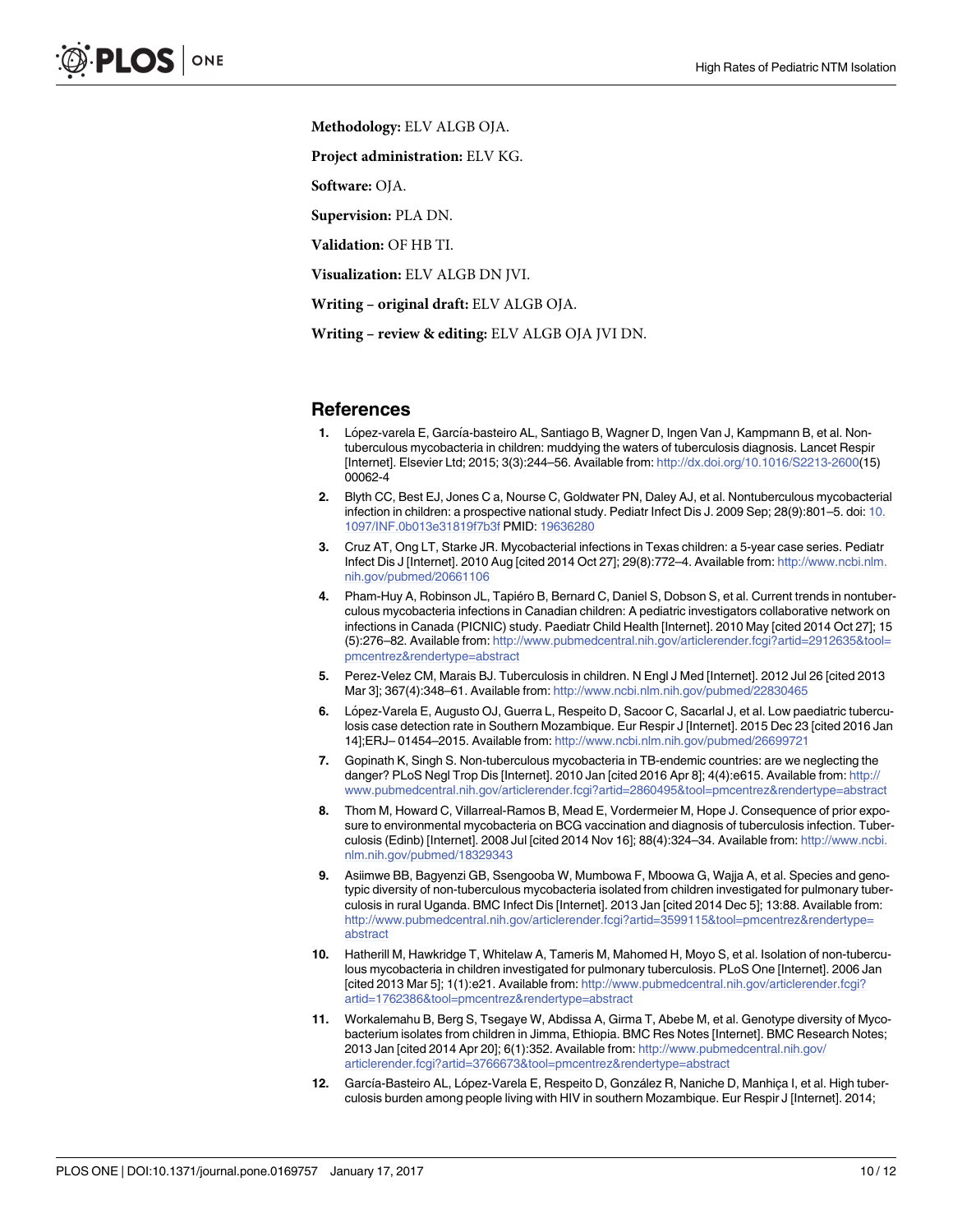04:09031936.00145714 –. Available from: [http://erj.ersjournals.com/content/early/2014/11/13/](http://erj.ersjournals.com/content/early/2014/11/13/09031936.00145714.extract) [09031936.00145714.extract](http://erj.ersjournals.com/content/early/2014/11/13/09031936.00145714.extract)

- <span id="page-10-0"></span>**[13](#page-1-0).** Sacoor C, Nhacolo A, Nhalungo D, Aponte JJ, Bassat Q, Augusto O, et al. Profile: Manhica Health Research Centre (Manhica HDSS). Int J Epidemiol [Internet]. 2013 Oct [cited 2013 Dec 21]; 42 (5):1309–18. Available from: <http://www.ncbi.nlm.nih.gov/pubmed/24159076>
- **[14](#page-1-0).** Lanaspa M, Balcells R, Sacoor C, Nhama A, Aponte JJ, Bassat Q. The performance of the expanded programme on immunization in a rural area of Mozambique. Acta Trop [Internet]. 2015 Sep [cited 2016 Mar 9]; 149:262–6. Available from: <http://www.ncbi.nlm.nih.gov/pubmed/26095045>
- **[15](#page-1-0).** López-Varela E, Augusto OJ, Gondo K, García-Basteiro AL, Fraile O, Ira T, et al. Incidence of Tuberculosis Among Young Children in Rural Mozambique. Pediatr Infect Dis J [Internet]. 2015 Jul [cited 2016 Mar 22]; 34(7):686–92. Available from: <http://www.ncbi.nlm.nih.gov/pubmed/26069945>
- **[16](#page-1-0).** Graham SM, Ahmed T, Amanullah F, Browning R, Cardenas V, Casenghi M, et al. Evaluation of tuberculosis diagnostics in children: 1. Proposed clinical case definitions for classification of intrathoracic tuberculosis disease. Consensus from an expert panel. J Infect Dis [Internet]. 2012 May 15 [cited 2013 Mar 5]; 205 Suppl (Suppl 2):S199–208. Available from: <http://www.ncbi.nlm.nih.gov/pubmed/22448023>
- [17](#page-2-0). García-Basteiro AL, López-Varela E, Augusto OJ, Gondo K, Muñoz J, Sacarlal J, et al. Radiological Findings in Young Children Investigated for Tuberculosis in Mozambique. PLoS One [Internet]. 2015; 10(5):e0127323. Available from: <http://dx.plos.org/10.1371/journal.pone.0127323>
- **[18](#page-4-0).** Griffith DE, Aksamit T, Brown-Elliott BA, Catanzaro A, Daley C, Gordin F, et al. An official ATS/IDSA statement: diagnosis, treatment, and prevention of nontuberculous mycobacterial diseases. Am J Respir Crit Care Med [Internet]. 2007 Feb 15 [cited 2014 Jul 10]; 175(4):367–416. Available from: [http://](http://www.ncbi.nlm.nih.gov/pubmed/17277290) [www.ncbi.nlm.nih.gov/pubmed/17277290](http://www.ncbi.nlm.nih.gov/pubmed/17277290)
- **[19](#page-7-0).** Hoza AS, Mfinanga SGM, Rodloff AC, Moser I, König B. Increased isolation of nontuberculous mycobacteria among TB suspects in Northeastern, Tanzania: public health and diagnostic implications for control programmes. BMC Res Notes [Internet]. 2016 Jan [cited 2016 Apr 8]; 9(1):109. Available from: [http://www.pubmedcentral.nih.gov/articlerender.fcgi?artid=4756402&tool=pmcentrez&rendertype=](http://www.pubmedcentral.nih.gov/articlerender.fcgi?artid=4756402&tool=pmcentrez&rendertype=abstract) [abstract](http://www.pubmedcentral.nih.gov/articlerender.fcgi?artid=4756402&tool=pmcentrez&rendertype=abstract)
- **20.** Buijtels PC a. M, van der Sande M a. B, de Graaff CS, Parkinson S, Verbrugh H a., Petit PLC, et al. Nontuberculous Mycobacteria, Zambia. Emerg Infect Dis [Internet]. 2009 Feb [cited 2013 Mar 5]; 15 (2):242–9. Available: [http://wwwnc.cdc.gov/eid/article/15/2/08-0006\\_article.htm](http://wwwnc.cdc.gov/eid/article/15/2/08-0006_article.htm)
- **21.** Buijtels PCAM, van der Sande MAB, Parkinson S, Verbrugh HA, Petit PLC, van Soolingen D. Isolation of non-tuberculous mycobacteria at three rural settings in Zambia; a pilot study. Clin Microbiol Infect [Internet]. 2010 Aug [cited 2013 Jun 27]; 16(8):1142–8. Available: [http://www.ncbi.nlm.nih.gov/pubmed/](http://www.ncbi.nlm.nih.gov/pubmed/19832715) [19832715](http://www.ncbi.nlm.nih.gov/pubmed/19832715)
- **[22](#page-7-0).** Maiga M, Siddiqui S, Diallo S, Diarra B, Traoré B, Shea YR, et al. Failure to recognize nontuberculous mycobacteria leads to misdiagnosis of chronic pulmonary tuberculosis. PLoS One [Internet]. 2012 Jan [cited 2013 Mar 5]; 7(5):e36902. Available from: [http://www.pubmedcentral.nih.gov/articlerender.fcgi?](http://www.pubmedcentral.nih.gov/articlerender.fcgi?artid=3353983&tool=pmcentrez&rendertype=abstract) [artid=3353983&tool=pmcentrez&rendertype=abstract](http://www.pubmedcentral.nih.gov/articlerender.fcgi?artid=3353983&tool=pmcentrez&rendertype=abstract)
- **[23](#page-7-0).** Aliyu G, El-Kamary SS, Abimiku A, Brown C, Tracy K, Hungerford L, et al. Prevalence of Non-Tuberculous Mycobacterial Infections among Tuberculosis Suspects in Nigeria. PLoS One [Internet]. 2013 Jan [cited 2013 Jun 6]; 8(5):e63170. Available from: [http://www.pubmedcentral.nih.gov/articlerender.fcgi?](http://www.pubmedcentral.nih.gov/articlerender.fcgi?artid=3650061&tool=pmcentrez&rendertype=abstract) [artid=3650061&tool=pmcentrez&rendertype=abstract](http://www.pubmedcentral.nih.gov/articlerender.fcgi?artid=3650061&tool=pmcentrez&rendertype=abstract)
- **[24](#page-7-0).** Cruciani M, Scarparo C, Malena M, Bosco O, Serpelloni G, Mengoli C. Meta-analysis of BACTEC MGIT 960 and BACTEC 460 TB, with or without solid media, for detection of mycobacteria. J Clin Microbiol [Internet]. 2004 May [cited 2014 Oct 1]; 42(5):2321–5. Available from: [http://www.pubmedcentral.nih.](http://www.pubmedcentral.nih.gov/articlerender.fcgi?artid=404614&tool=pmcentrez&rendertype=abstract) [gov/articlerender.fcgi?artid=404614&tool=pmcentrez&rendertype=abstract](http://www.pubmedcentral.nih.gov/articlerender.fcgi?artid=404614&tool=pmcentrez&rendertype=abstract)
- **[25](#page-7-0).** Nunes EA, De Capitani EM, Coelho E, Panunto AC, Joaquim OA, Ramos M de C. Mycobacterium tuberculosis and nontuberculous mycobacterial isolates among patients with recent HIV infection in Mozambique. J Bras Pneumol publicação Of da Soc Bras Pneumol e Tisilogia [Internet]. 2008 Oct [cited 2016 Mar 10]; 34(10):822–8. Available from: <http://www.ncbi.nlm.nih.gov/pubmed/19009216>
- **[26](#page-7-0).** Workalemahu B, Berg S, Tsegaye W, Abdissa A, Girma T, Abebe M, et al. Genotype diversity of Mycobacterium isolates from children in Jimma, Ethiopia. BMC Res Notes [Internet]. 2013; 6:352. Available from: [http://www.pubmedcentral.nih.gov/articlerender.fcgi?artid=3766673&tool=](http://www.pubmedcentral.nih.gov/articlerender.fcgi?artid=3766673&tool=pmcentrez&rendertype=abstract) [pmcentrez&rendertype=abstract](http://www.pubmedcentral.nih.gov/articlerender.fcgi?artid=3766673&tool=pmcentrez&rendertype=abstract)
- **[27](#page-7-0).** Kordy F, Richardson SE, Stephens D, Lam R, Jamieson F, Kitai I. Utility of Gastric Aspirates for Diagnosing Tuberculosis in Children in a Low Prevalence Area: Predictors of Positive Cultures and Significance of Non-Tuberculous Mycobacteria. Pediatr Infect Dis J [Internet]. 2014 Aug 6 [cited 2014 Oct 22]; Available from: <http://www.ncbi.nlm.nih.gov/pubmed/25101762>
- **[28](#page-7-0).** Raju RM, Raju SM, Zhao Y, Rubin EJ. Leveraging Advances in Tuberculosis Diagnosis and Treatment to Address Nontuberculous Mycobacterial Disease. Emerg Infect Dis [Internet]. 2016 Mar [cited 2016